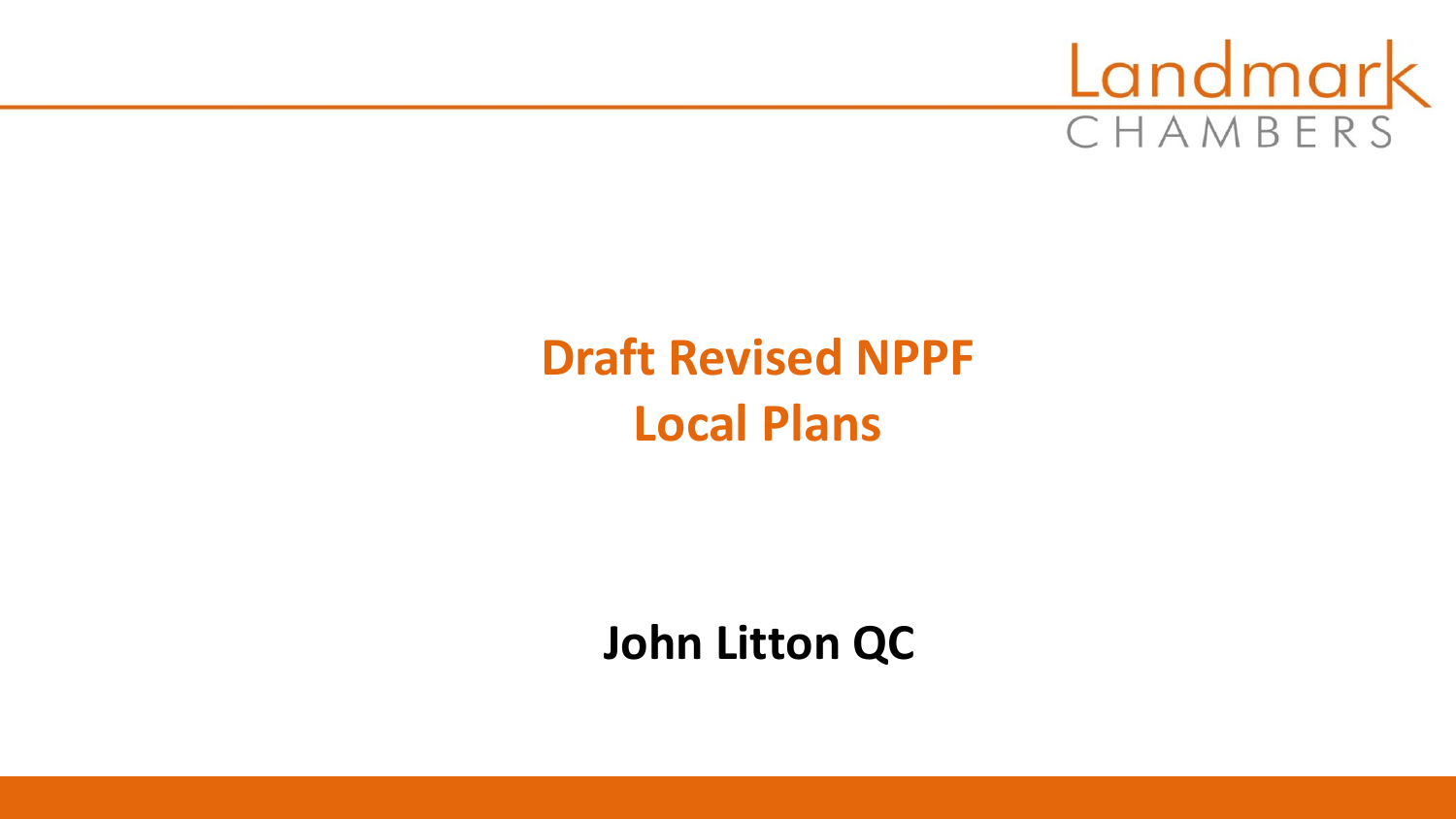#### **Introduction**

"The Government is ambitious about reforming housing and planning policy so that it is as effective as possible in improving the supply of homes. Therefore this consultation includes a number of further changes to policy, beyond those consulted on previously, to help ensure that more land is brought forward for development and that permissions are turned into homes as soon as possible."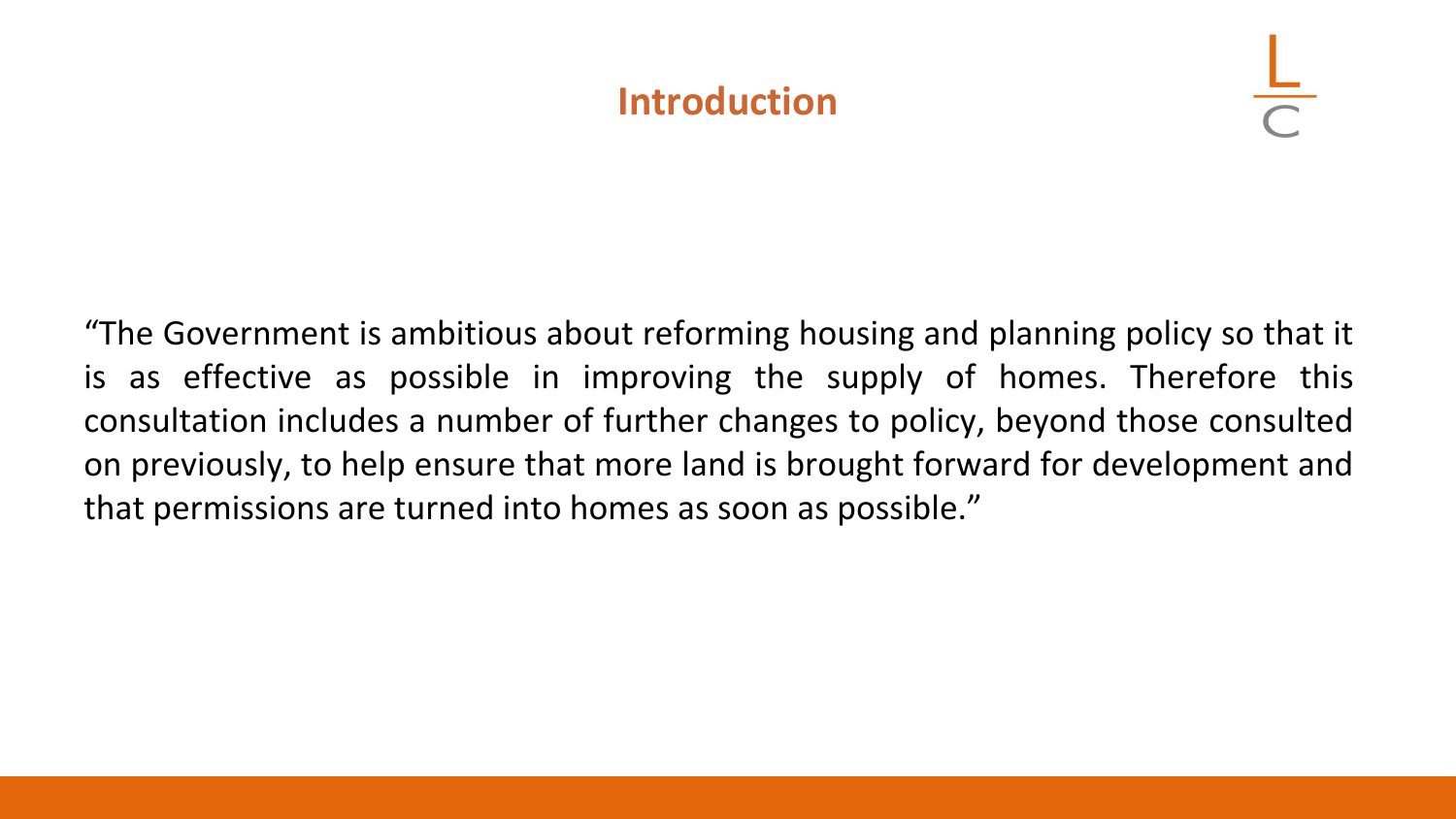# **Objective**

Implements policy changes set out in:-

- (a) Housing White Paper, Fixing our broken housing market (Feb. 2017); and
- (b) Planning for the right homes in the right places: consultation proposals (September 2017)

Consults on changes to planning policy announced in Autumn Budget 2017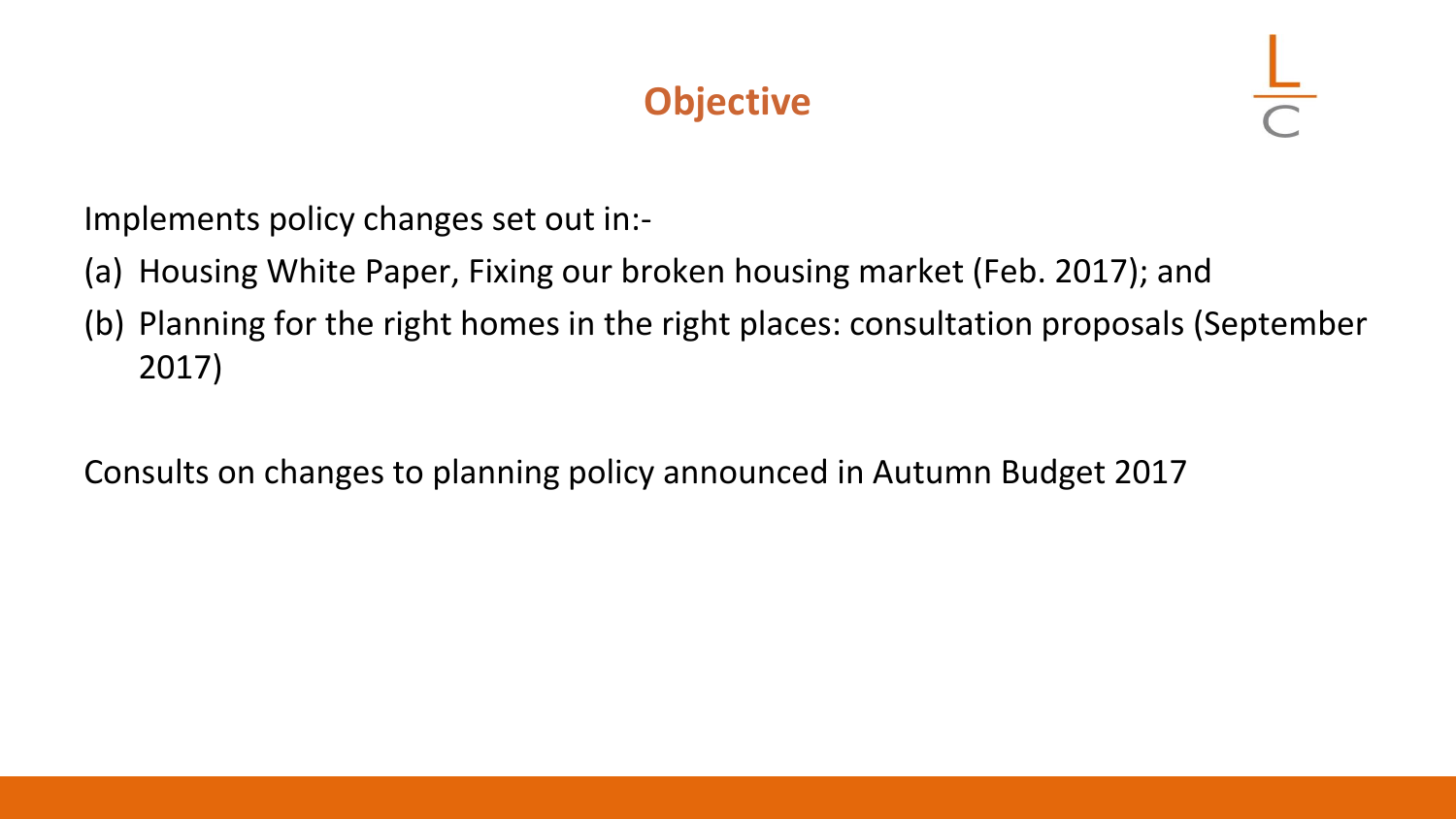# **Plan Making**

- Plan making moved forward in NPPF to Chapter 3.
- Chapter 3 provides broad guidance but plan makers need to look at the individual topic chapters for more detailed guidance as to what to include in the relevant plan.
- 3 "levels" of plan:
	- ➢ Strategic Plans
	- ➢ Local Plans
	- $\triangleright$  Neighbourhood Plans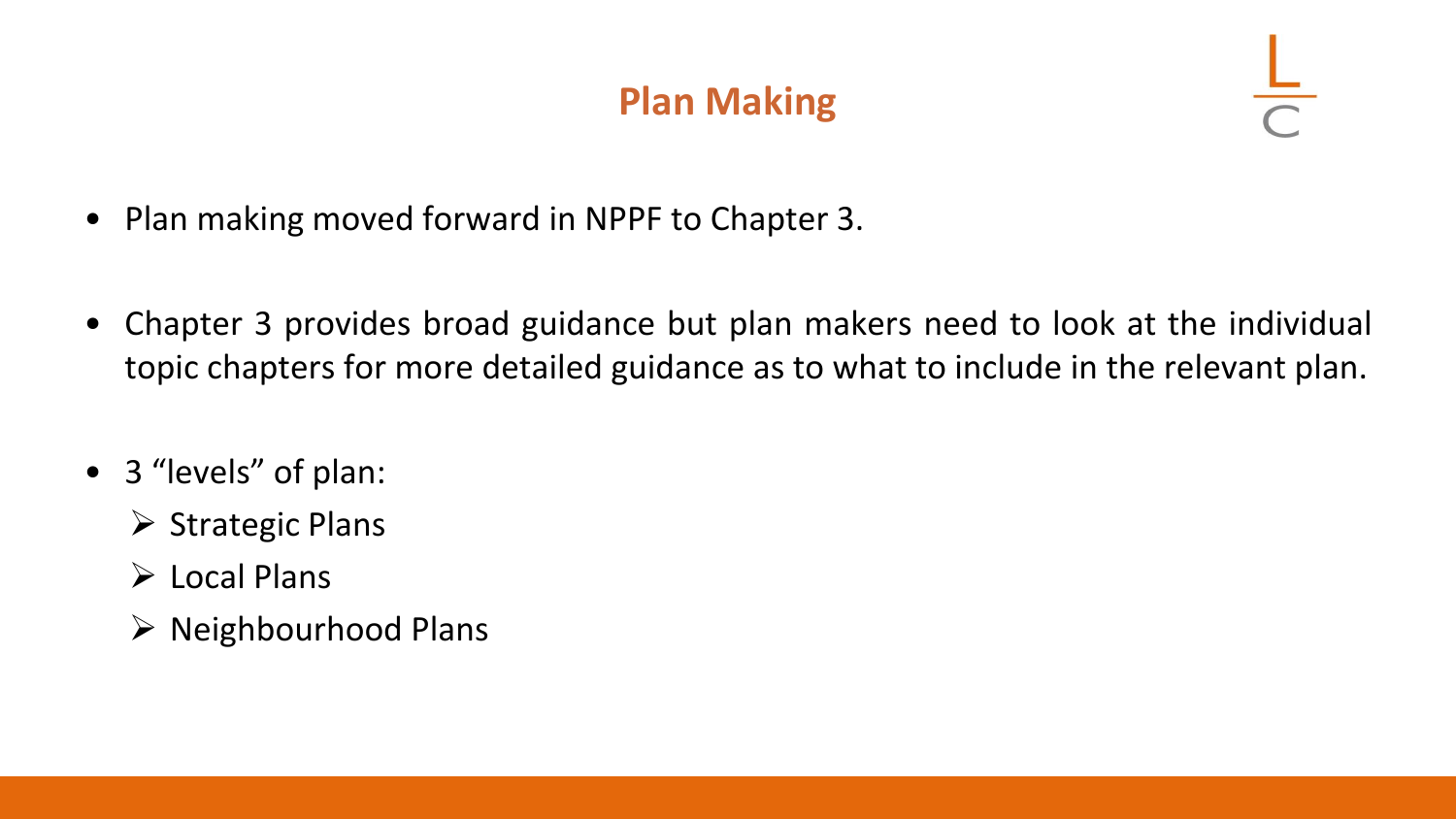### **Strategic Plans & Policies**

3 new terms in the Glossary (Annex 2):-

**Strategic plan:** a plan which sets out the strategic policies for an area in the form of an individual or joint local plan (which may also include local policies); or a spatial development strategy prepared by an elected Mayor or combined authority (where this power has been conferred).

**Strategic policies:** Policies and strategic site allocations which address strategic priorities in line with the requirements of Section 19 (1B-E) of the Planning and Compulsory Purchase Act 2004.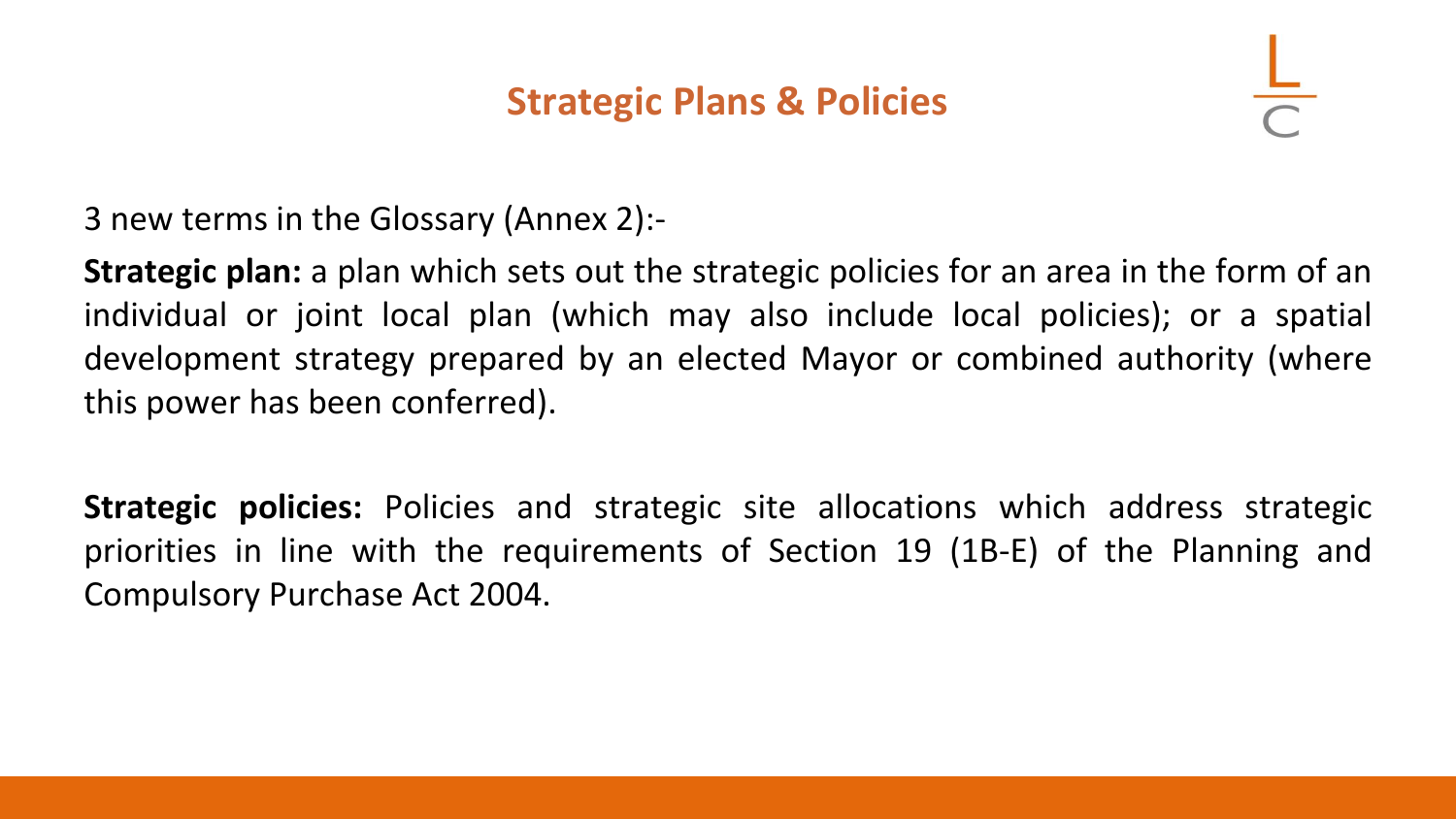**Strategic plan-making authority:** Those authorities responsible for producing strategic plans (local planning authorities, and elected Mayors or combined authorities, where this power has been conferred). This definition applies whether the authority is in the process of producing a strategic plan or not. (new)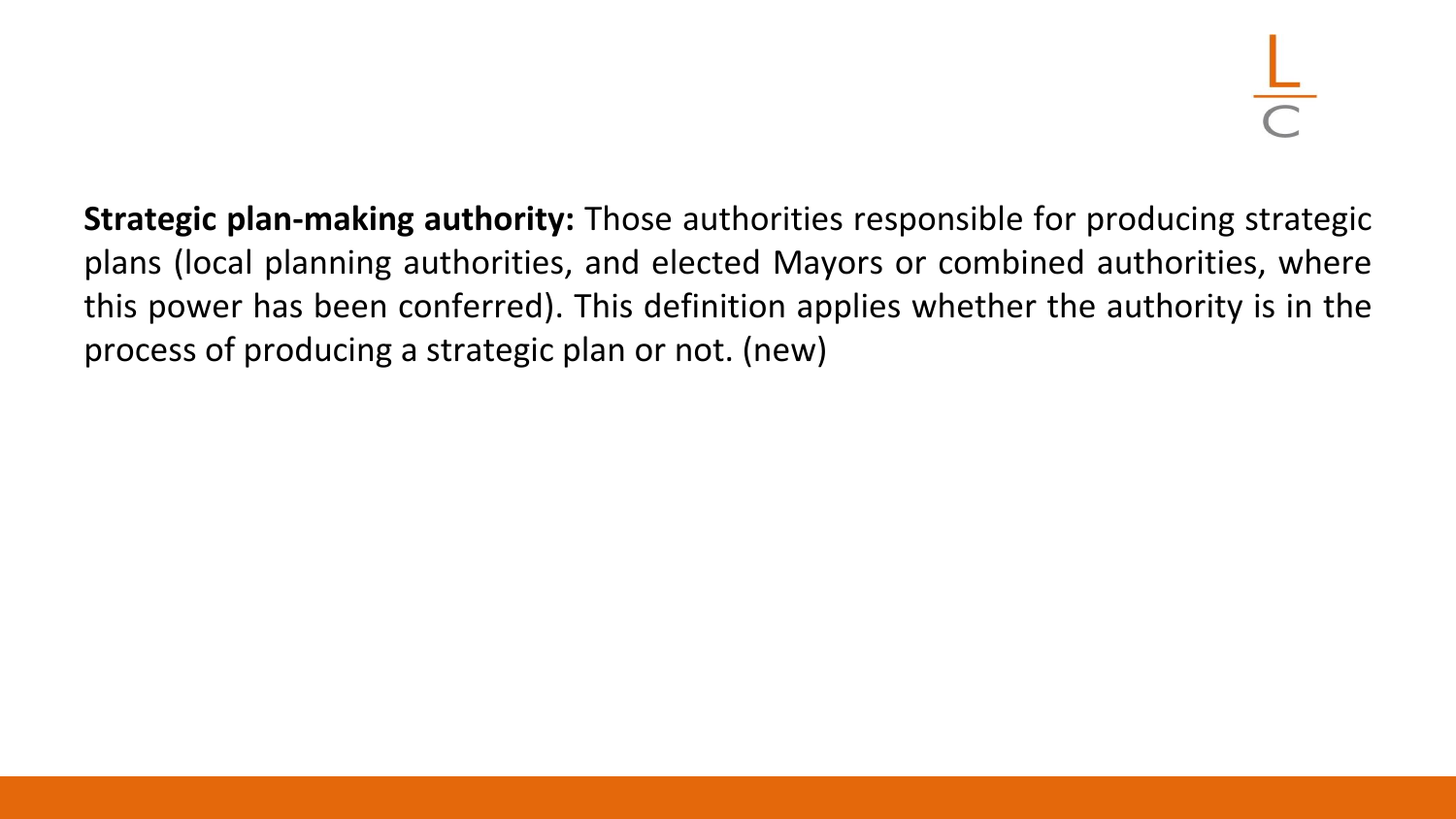# **Strategic Policies**

- Plans should include the following strategic policies:-
	- ➢ Overall pattern/scale of development
	- ➢ Homes (including affordable housing) and workplaces needed. 5 year supply of specific, deliverable sites. Trajectory for the plan period
	- ➢ Appropriate retail, leisure & commercial development
	- ➢ Infrastructure (transport, telecoms, security, water, flood risk etc.)
	- $\triangleright$  Community facilities (health, education, cultural etc.
	- ➢ Climate change mitigation, conservation/enhancement of the natural/built/historic environment/landscape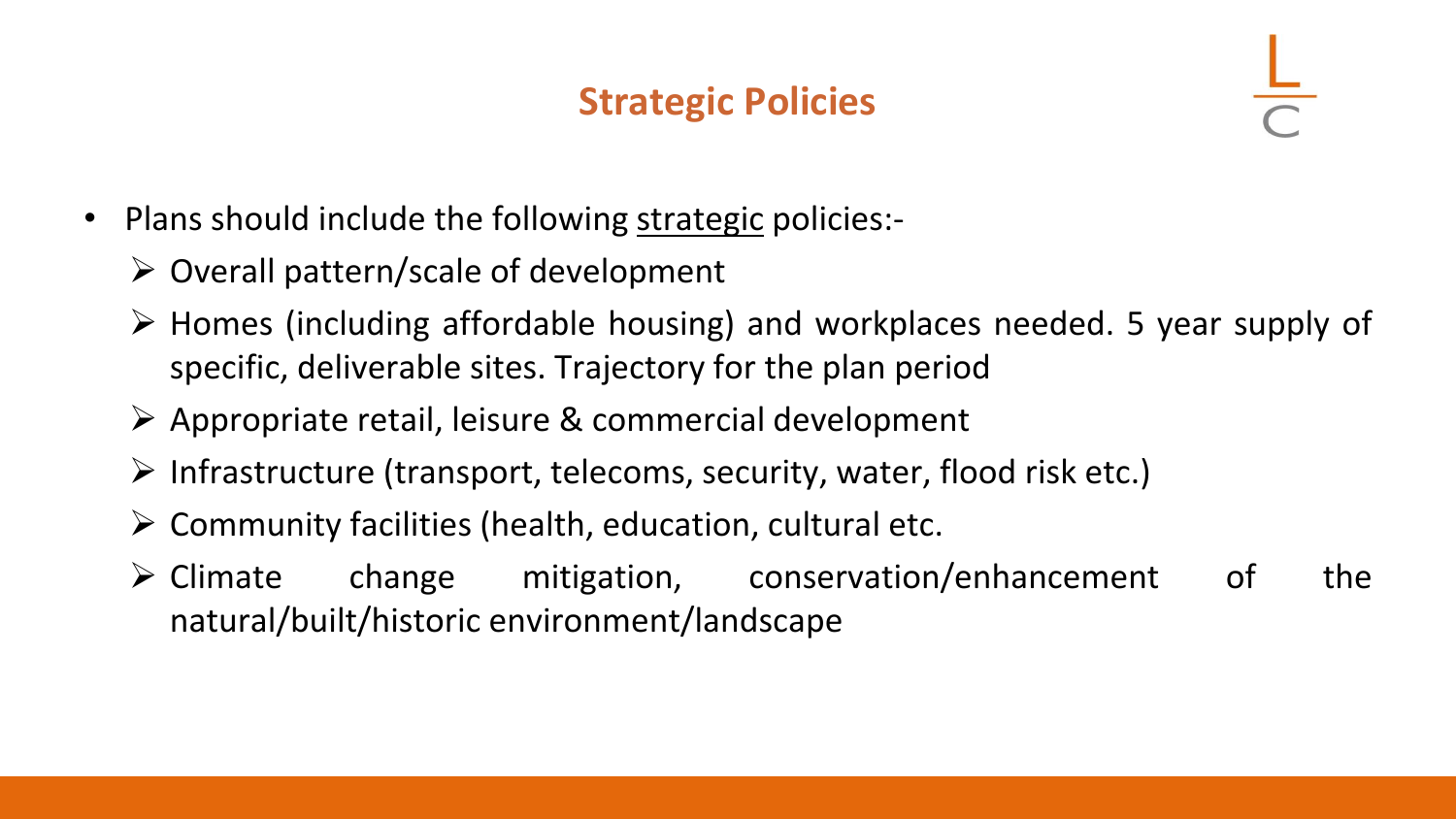### **Review & Update**

- Policies should look ahead over a *minimum* 15 year period.
- Reviewed *at least* every 5 years and updated as necessary.
- Will need to be updated at least every 5 years if local housing need figure has increased.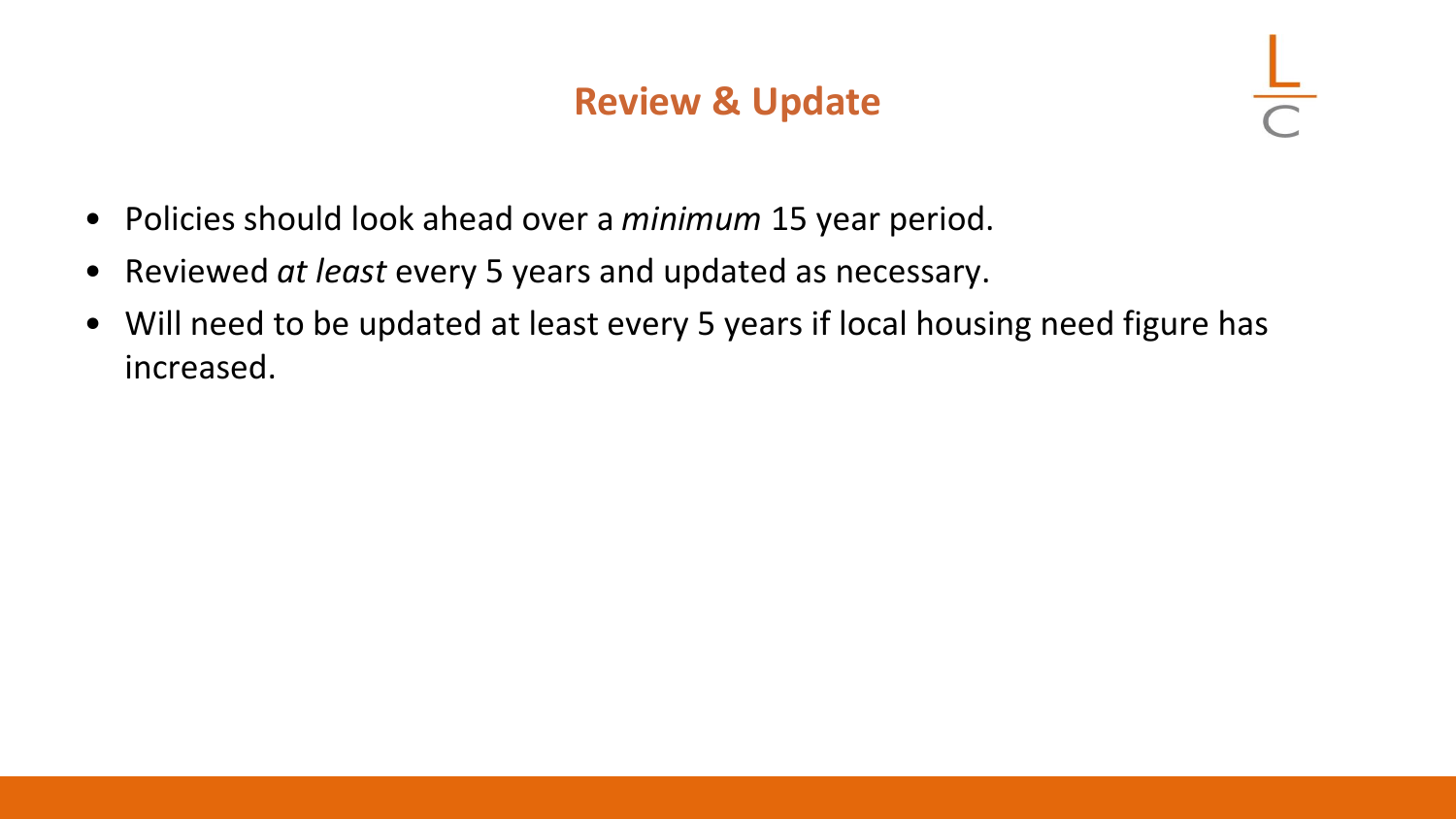### **Local Plans & Policies**

**Local plan:** A plan for the future development of a local area, drawn up by the local planning authority in consultation with the community. In law this is described as the development plan documents adopted under the Planning and Compulsory Purchase Act 2004. The local plan can consist of both strategic and local policies. (amended)

**Local policies:** Policies contained in a neighbourhood plan, or those policies in a local plan that are not strategic policies. (new)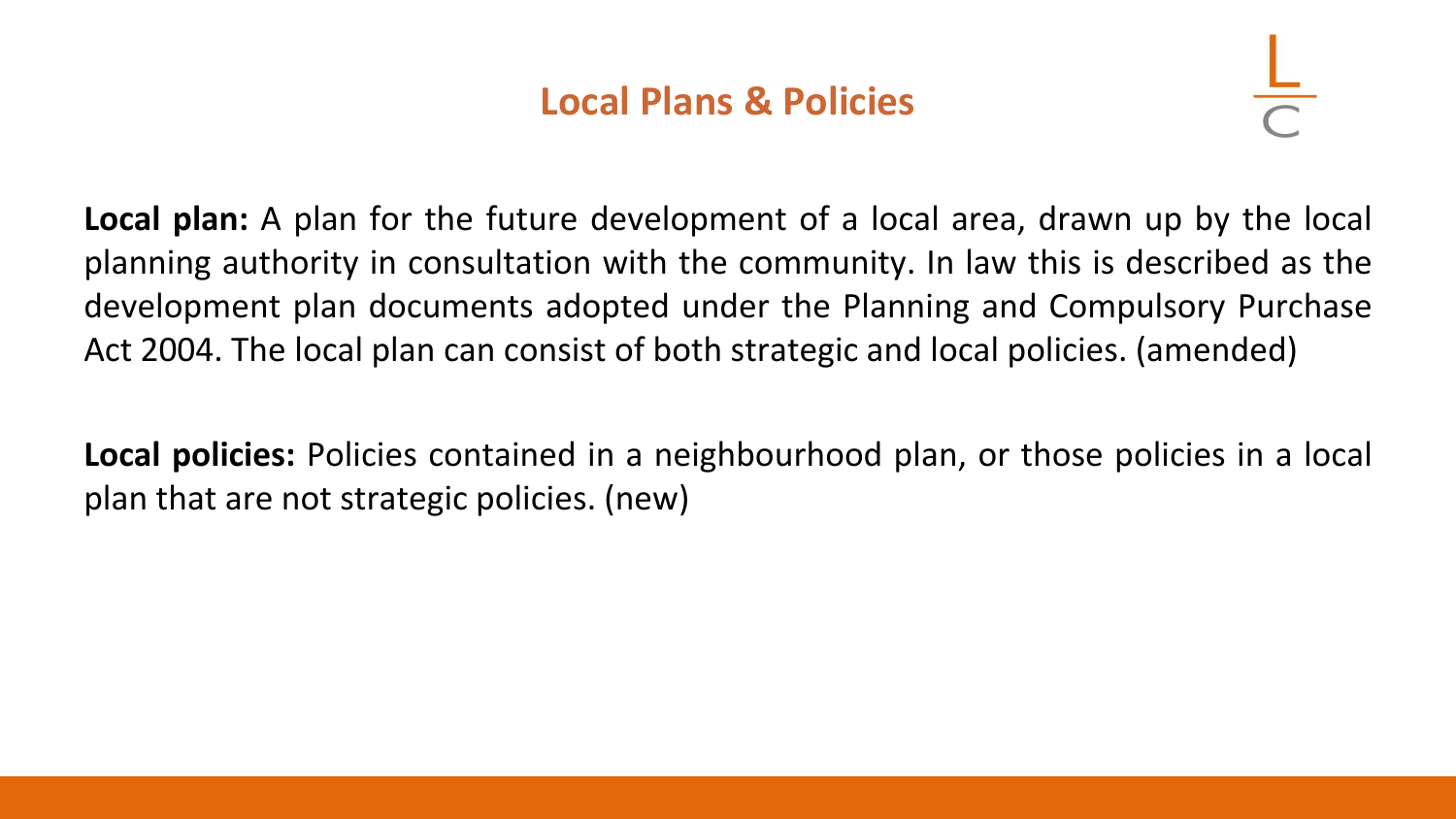# **Local Policies**

Local policies are detailed policies for:-

- Specific areas.
- Neighbourhoods.
- Types of development.

They can:-

- Allocate sites.
- Provide for infrastructure/community facilities at a local level
- Establish design principles.
- Set out development management policies.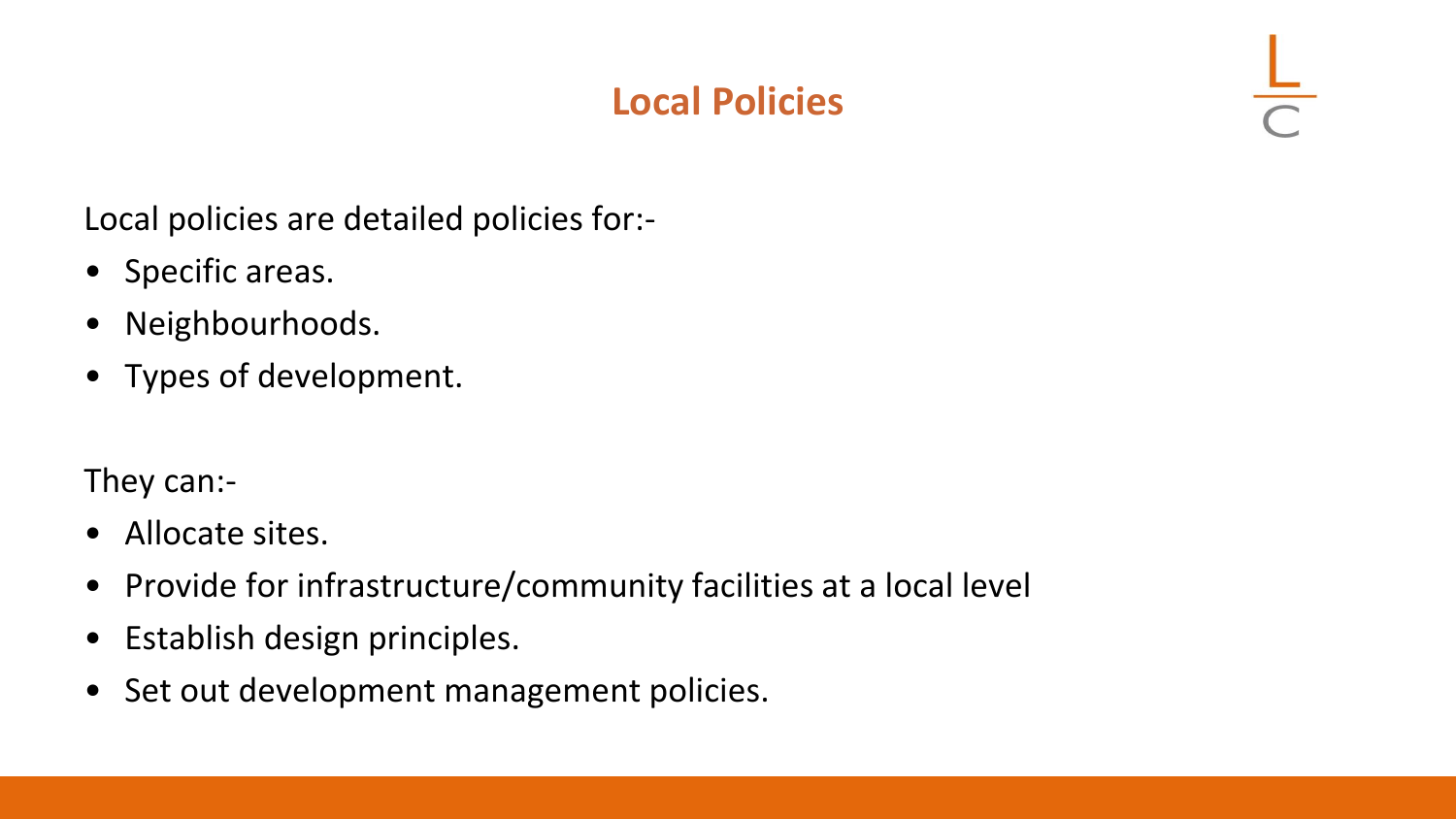# **Neighbourhood Plan Policies**

**Neighbourhood plans:** A plan prepared by a parish council or neighbourhood forum for a designated neighbourhood area. (amended).

Local policies in Neighbourhood Plans should:-

- *support* the delivery of strategic policies/spatial development strategies and shape/direct development *outside* of the strategic policies.
- *not* promote less development than set out in the strategic policies for the area or undermine the strategic policies. N.b. Strategic Plans to set a hsg figure for neighbourhood areas. No re-test of adopted figs. unless significant change in circs.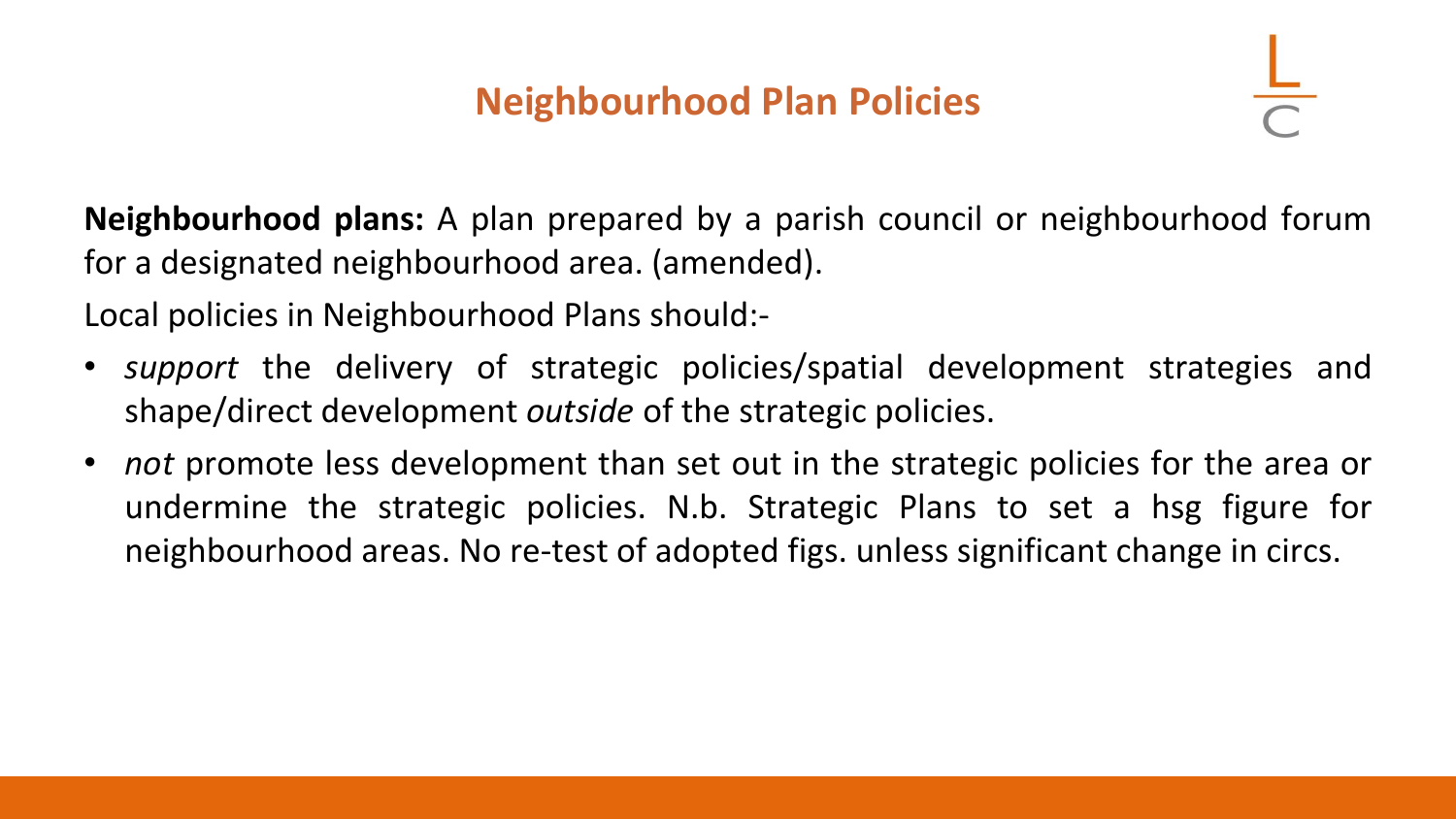# **Assessment of Plans & Soundness**

- Positively prepared aspirational but deliverable (meaning policies should be realistic and the total cumulative cost of all relevant policies should not make development unviable). Emphasis on meeting objectively assessed needs for housing.
- Justified *appropriate* (not optimal) strategy taking account of reasonable alternatives based on proportionate evidence.
- Effective deliverable over the plan period with **Statements of Common Ground** to demonstrate effective and on-going joint working between strategic plan making authorities (Duty to Co-operate).
- Consistent with national policy.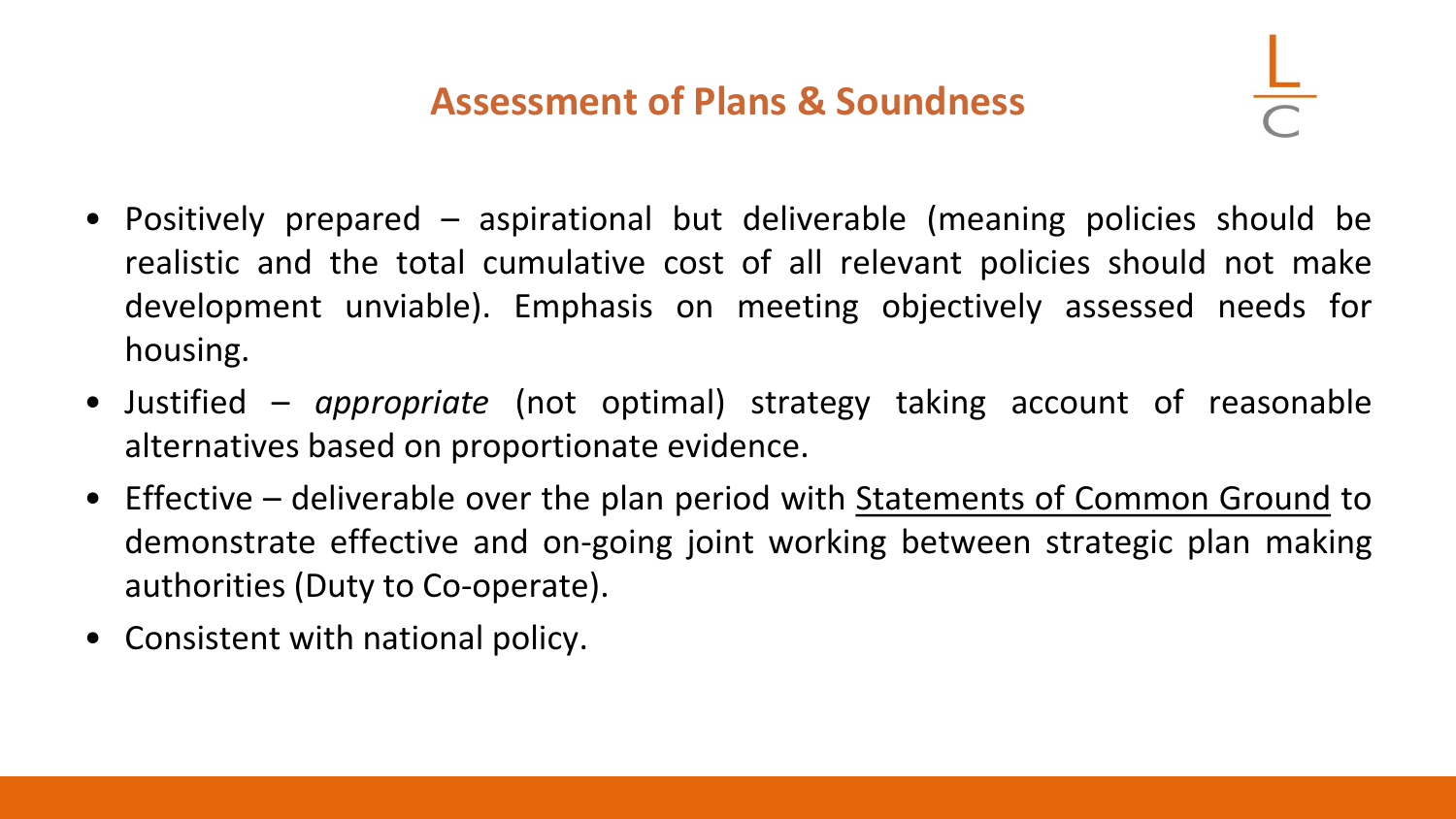# **Viability Assessment in Plan Making**

- Policy requirements (particularly affordable housing) should be set at a level that allows for allocated sites to be delivered without further viability assessment; and proposals in accordance with up-to-date development plans should not be required to provide a viability assessment. Viability assessment is primarily a plan making role.
- Plans should set out circs. where viability assessment at the decision making stage may be required.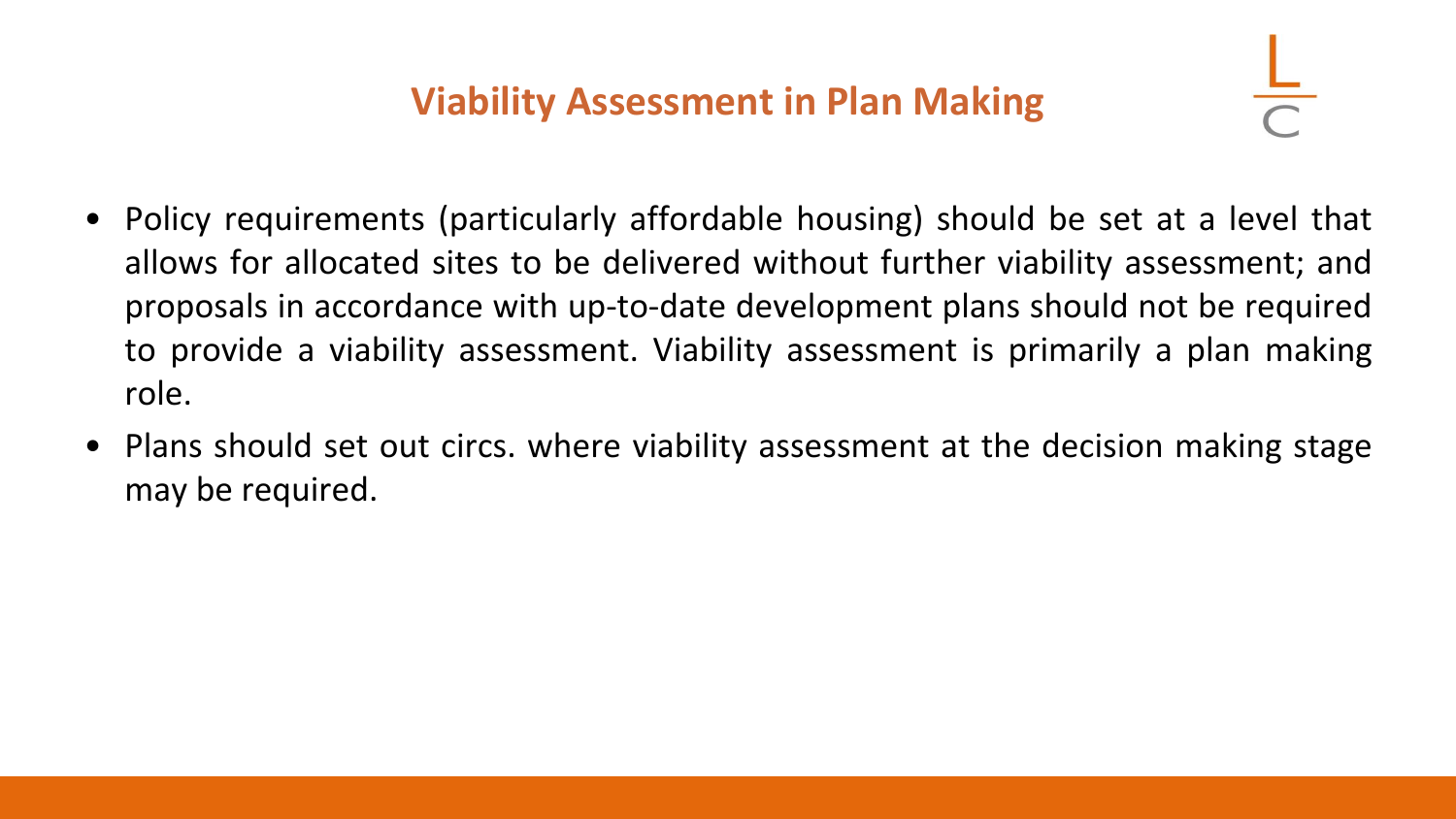- Plans should set out policy requirements for the contributions from different types of development (and sites) and in particular:-
	- $\triangleright$  Affordable housing
	- $\triangleright$  Education
	- ➢ Transport
	- ➢ Health
	- ➢ Green infrastructure
	- $\triangleright$  Digital infrastructure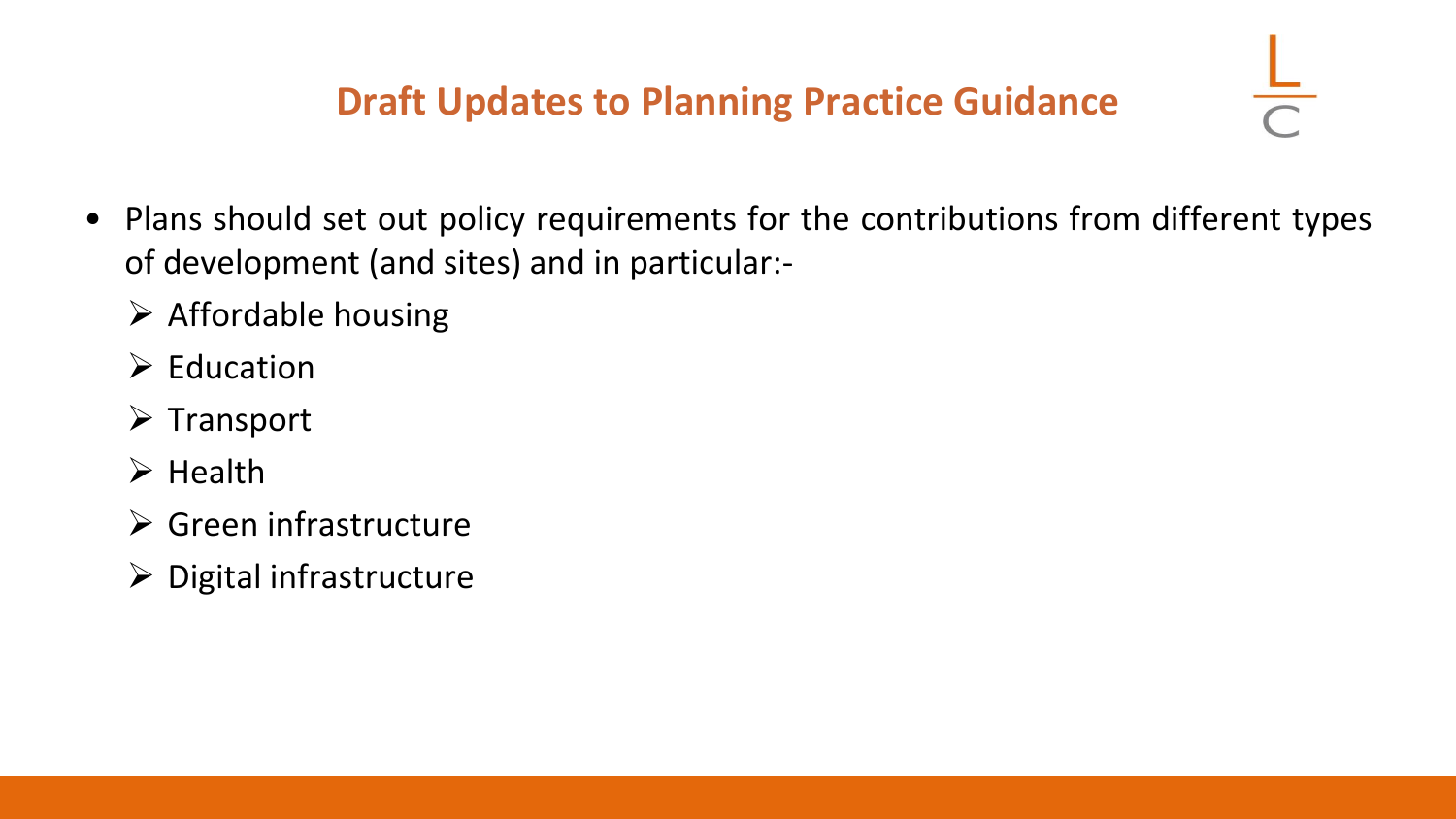# **Viability in Plan Making**

Viability assessment in plan making may adopt:-

- a *typology* approach where allocated sites share characteristics e.g. location, current/proposed use, size of site etc.
- *individual* site specific viability assessment for strategic sites i.e. sites critical to delivering the strategic priorities of the plan.